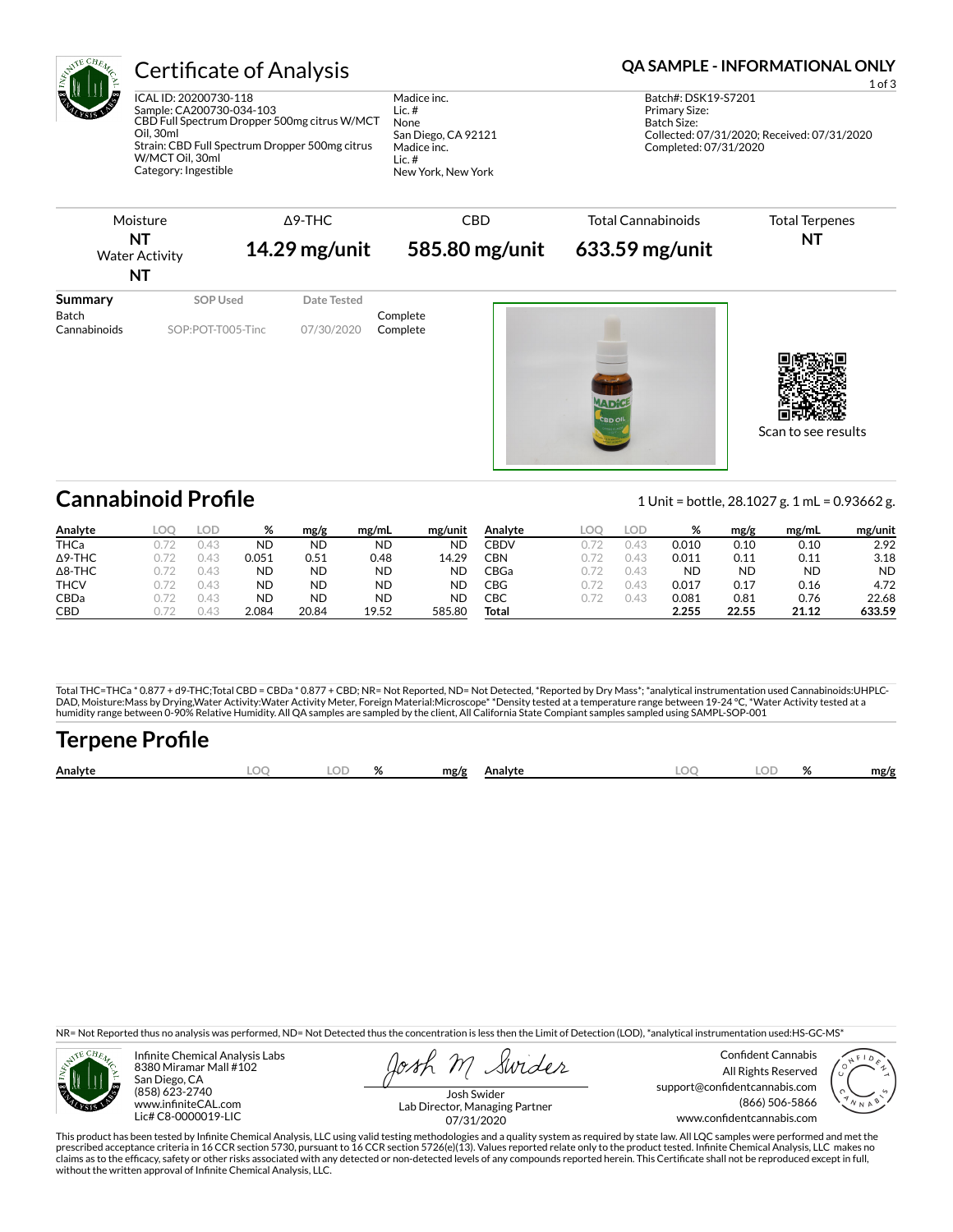

## Certificate of Analysis **Certificate of Analysis QA SAMPLE - INFORMATIONAL ONLY**

ICAL ID: 20200730-118 Sample: CA200730-034-103 CBD Full Spectrum Dropper 500mg citrus W/MCT Oil, 30ml Strain: CBD Full Spectrum Dropper 500mg citrus W/MCT Oil, 30ml Category: Ingestible

Madice inc. Lic. # None San Diego, CA 92121 Madice inc. Lic. # New York, New York

2 of 3 Batch#: DSK19-S7201 Primary Size: Batch Size: Collected: 07/31/2020; Received: 07/31/2020 Completed: 07/31/2020

## **Residual Solvent Analysis**

| Category 1 | $\sim$ $\sim$<br><u>.</u> | J. | Limit | <b>Status</b> | Category | LOO | LOD | .imit | <b>Status</b> | Category 2 | $\Omega$ | LOD. | .imi | Status |
|------------|---------------------------|----|-------|---------------|----------|-----|-----|-------|---------------|------------|----------|------|------|--------|
|            |                           |    |       |               |          |     |     |       |               |            |          |      |      |        |

NR= Not Reported thus no analysis was performed, ND= Not Detected thus the concentration is less then the Limit of Detection (LOD) ,\*analytical instrumentation used=HS-GC-MS\*

### **Heavy Metal Screening**

| ∽<br>$-$<br>$\sim$ | $\sim$ $\sim$<br>. . UI<br>$\sim$ | Limit | Status |
|--------------------|-----------------------------------|-------|--------|
|                    |                                   |       |        |

NR= Not Reported thus no analysis was performed, ND= Not Detected thus the concentration is less then the Limit of Detection (LOD) , \*analytical instrumentation used:ICP-MS\*

### **Microbiological Screening**

| 'esult | LUS. |
|--------|------|
|        |      |

ND=Not Detected; \*analytical instrumentation used:qPCR\*



Infinite Chemical Analysis Labs 8380 Miramar Mall #102 San Diego, CA (858) 623-2740 www.infiniteCAL.com Lic# C8-0000019-LIC

Josh M Swider

Confident Cannabis All Rights Reserved support@confidentcannabis.com (866) 506-5866 www.confidentcannabis.com



Josh Swider Lab Director, Managing Partner 07/31/2020

This product has been tested by Infinite Chemical Analysis, LLC using valid testing methodologies and a quality system as required by state law. All LQC samples were performed and met the prescribed acceptance criteria in 16 CCR section 5730, pursuant to 16 CCR section 5726(e)(13). Values reported relate only to the product tested. Infinite Chemical Analysis, LLC makes no<br>claims as to the efficacy, safety o without the written approval of Infinite Chemical Analysis, LLC.